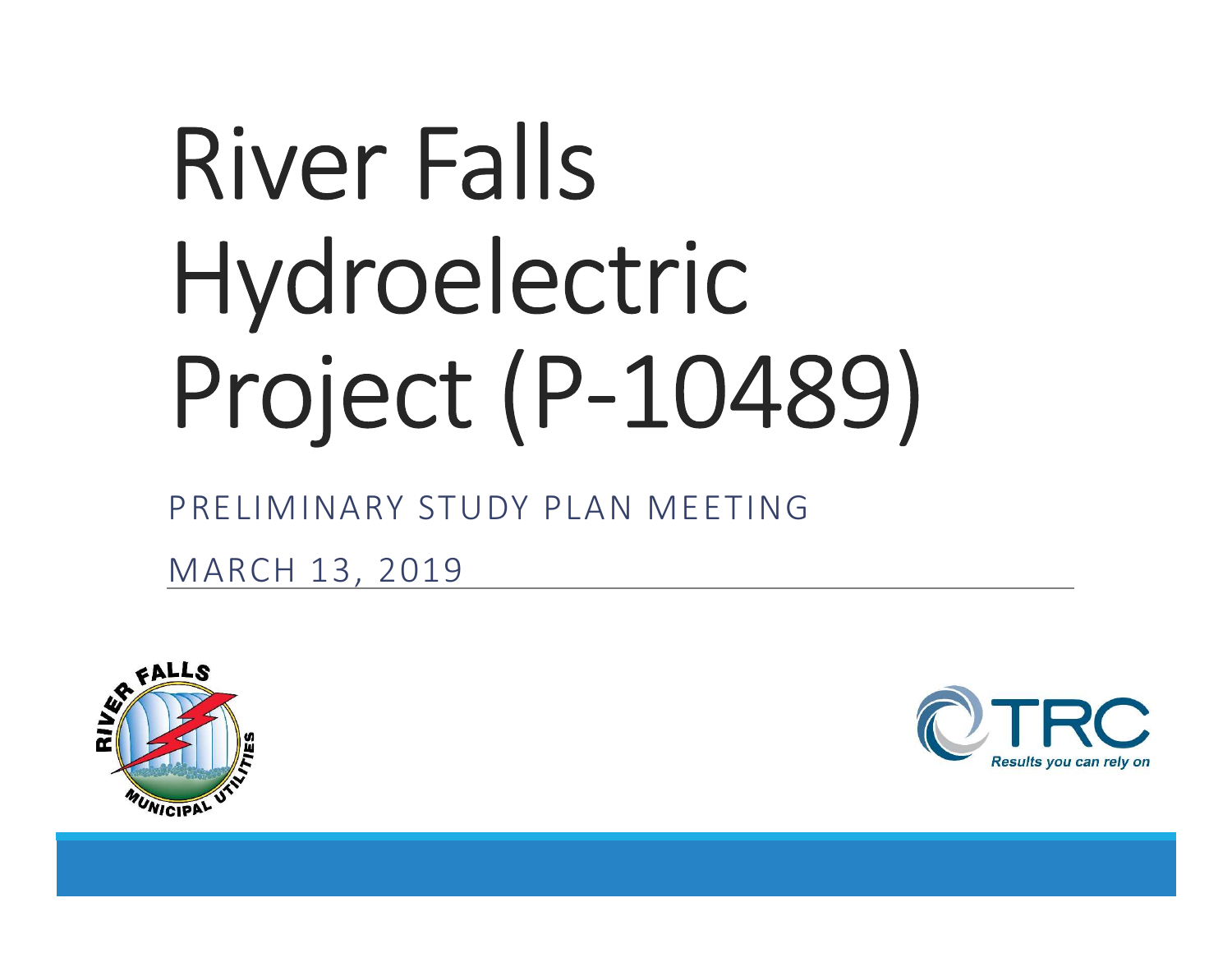## Proposed Study Plan Meeting

#### Housekeeping Items

- Sign-in sheet
- Speakers: please state name and affiliation, speak clearly and one at a time
- Meeting format overview
- Meeting notes: written summary and large post-its

#### Introductions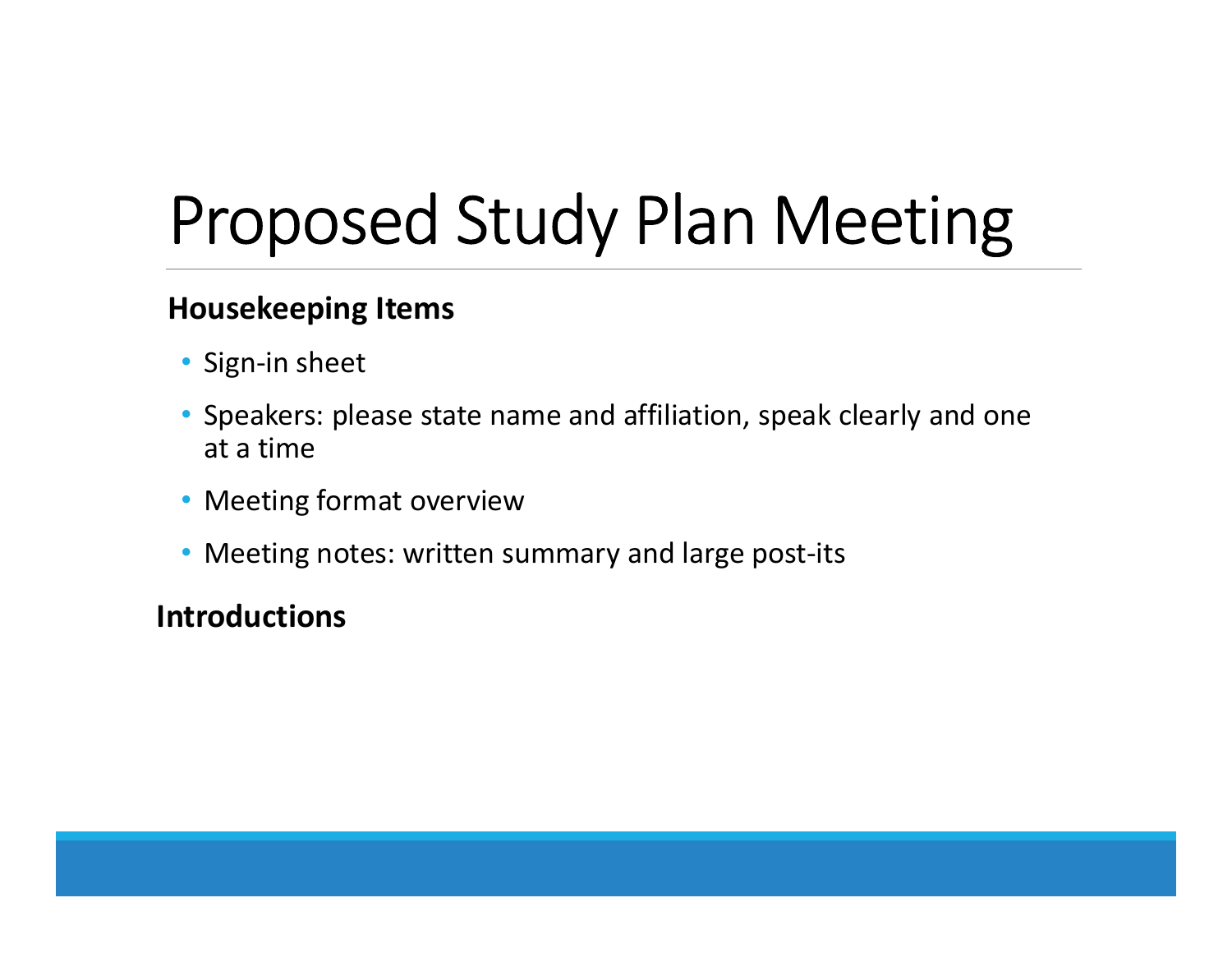## Agenda

- 1) Meeting kickoff and introductions
- 2) FERC schedule review
- 3) Purpose of Proposed Study Plan meeting
- 4) Proposed Study Plans
- 5) Requested Studies Not Adopted
- 6) FERC Additional Information Requests
- 7) Overview of Next Steps
- 8) Questions and Discussion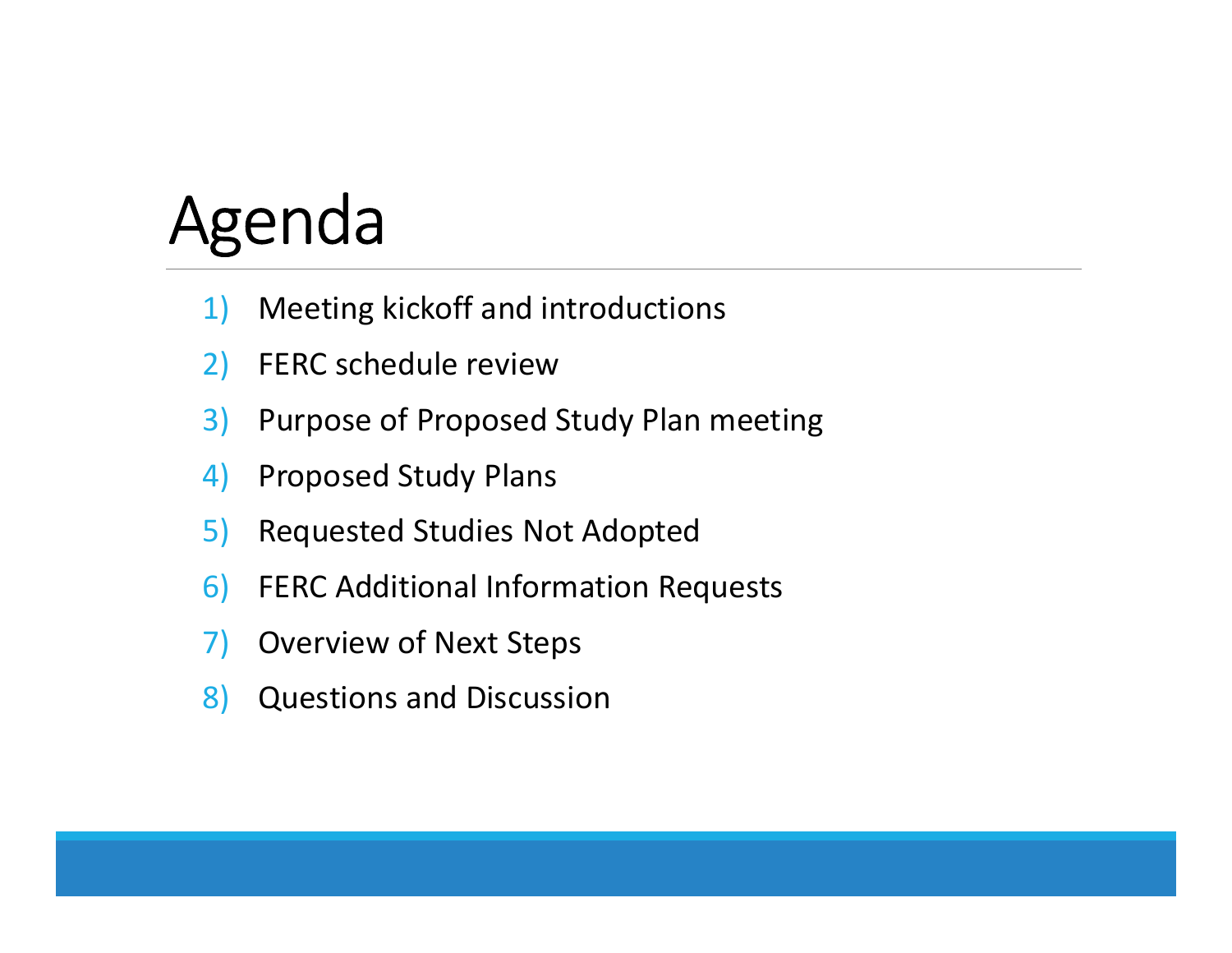### FERC Schedule

| <b>FERC Schedule</b>      |                                               |                         |
|---------------------------|-----------------------------------------------|-------------------------|
|                           |                                               |                         |
| <b>Responsible Entity</b> | <b>Pre-Filing Milestone</b>                   | <b>Date</b>             |
| <b>Licensee</b>           | File NOI/PAD with the FERC                    | 8/30/2018               |
| <b>FERC</b>               | Scoping Document 1 (SD1)                      | 10/25/2018              |
| <b>FERC</b>               | Scoping Meeting held at City Hall, Site Visit | 11/15/2018 & 11/16/2018 |
| <b>All stakeholders</b>   | NOI/PAD/SD1 comments and study requests due   | 12/28/2018              |
| <b>FERC</b>               | <b>Issue Scoping Document 2 (SD2)</b>         | 2/7/2019                |
| <b>Licensee</b>           | File Proposed Study Plan                      | 2/11/2019               |
| All stakeholder           | <b>Study Plan Meeting</b>                     | 3/13/2019               |
| <b>All stakeholders</b>   | <b>Study Plan comments due</b>                | 5/12/2019               |
| <b>Licensee</b>           | <b>File Revised Study Plan</b>                | 6/11/2019               |
| <b>All stakeholders</b>   | Revised Study Plan comments due               | 6/26/2019               |
| <b>FERC</b>               | Director's Study Plan Determination           | 7/11/2019               |
| <b>Licensee</b>           | <b>First Study Season</b>                     | Summer 2019 -           |
|                           |                                               | Summer 2020             |
|                           |                                               |                         |
|                           |                                               |                         |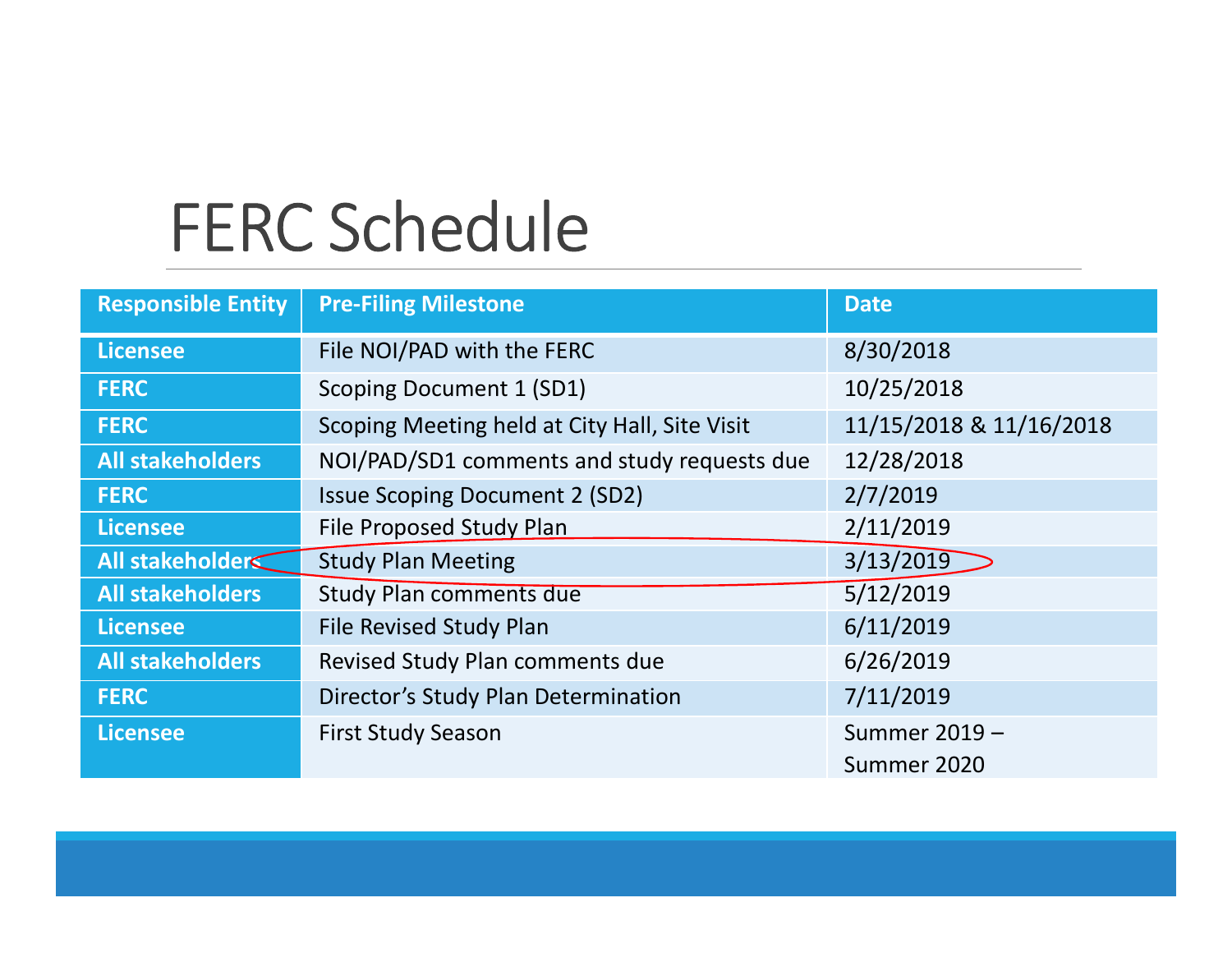## Proposed Study Plan Meeting

### Purpose of PSP

• Gather information for FERC's Environment Assessment (EA) of Licensee's proposed action

#### Purpose of Meeting

- Review the intent and contents of the Licensee's Proposed Study Plan (PSP)
- Share any additional information or responses
- Discuss outstanding issues with respect to the PSP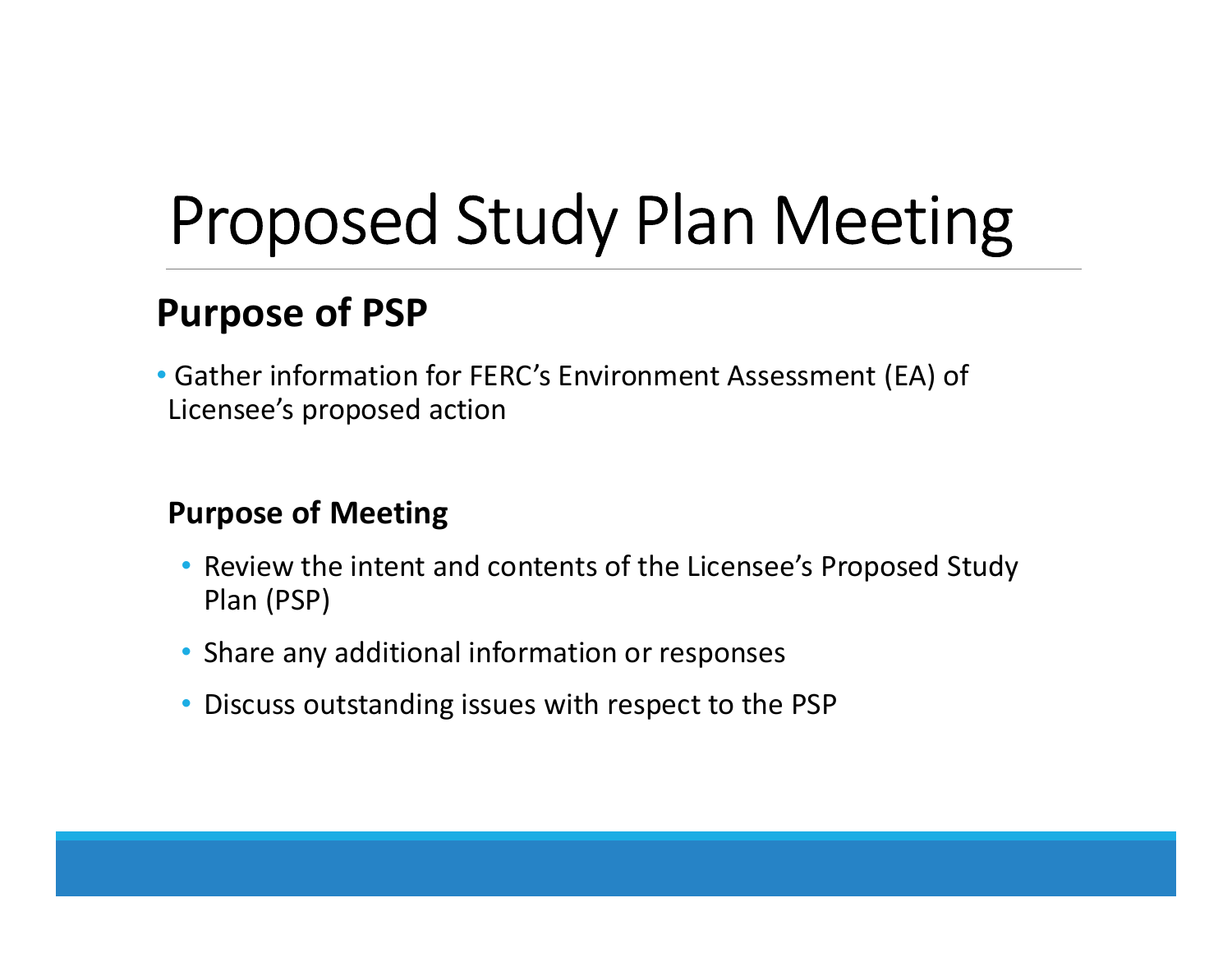## FERC's Study Plan Criteria

- 1) Describe goals and objectives of the proposed study
- 2) Explain relevant resource management goals
- 3) Explain relevant public interest considerations
- 4) Describe existing information and need for more info
- 5) Explain nexus to project operations and effects and how study results would inform license requirements
- 6) Describe study methodology and how it's consistent with accepted practice
- 7) Describe consideration of level of effort and cost of study and why alternative study is needed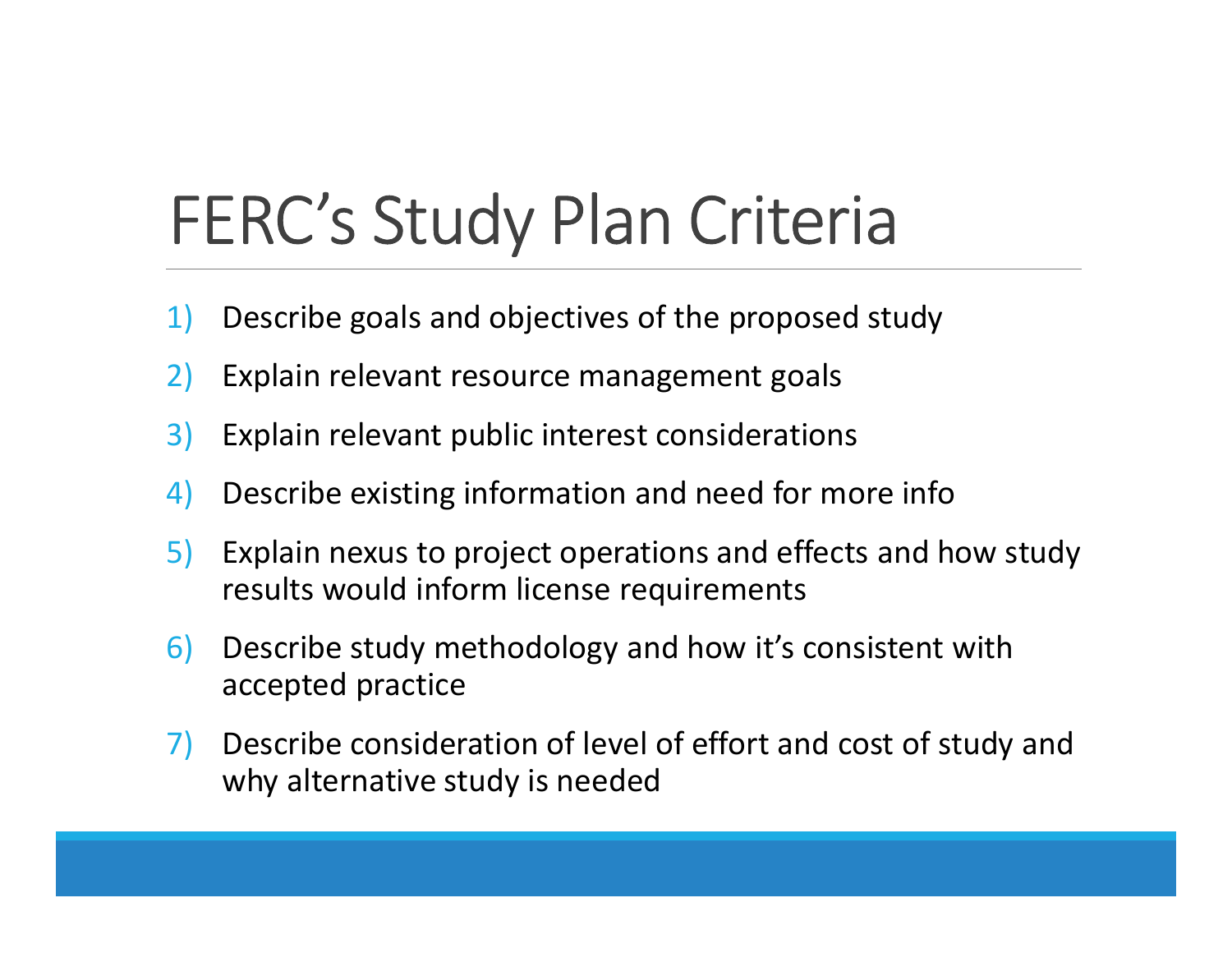## Study Requests

Study Requests Received From:

- FERC
- Friends of the Kinni (FOTK)
- Kiap-TU-Wish chapter of Trout Unlimited
- Kinnickinnic River Land Trust (KRLT)
- National Park Service (NPS)
- River Alliance of Wisconsin
- Wisconsin DNR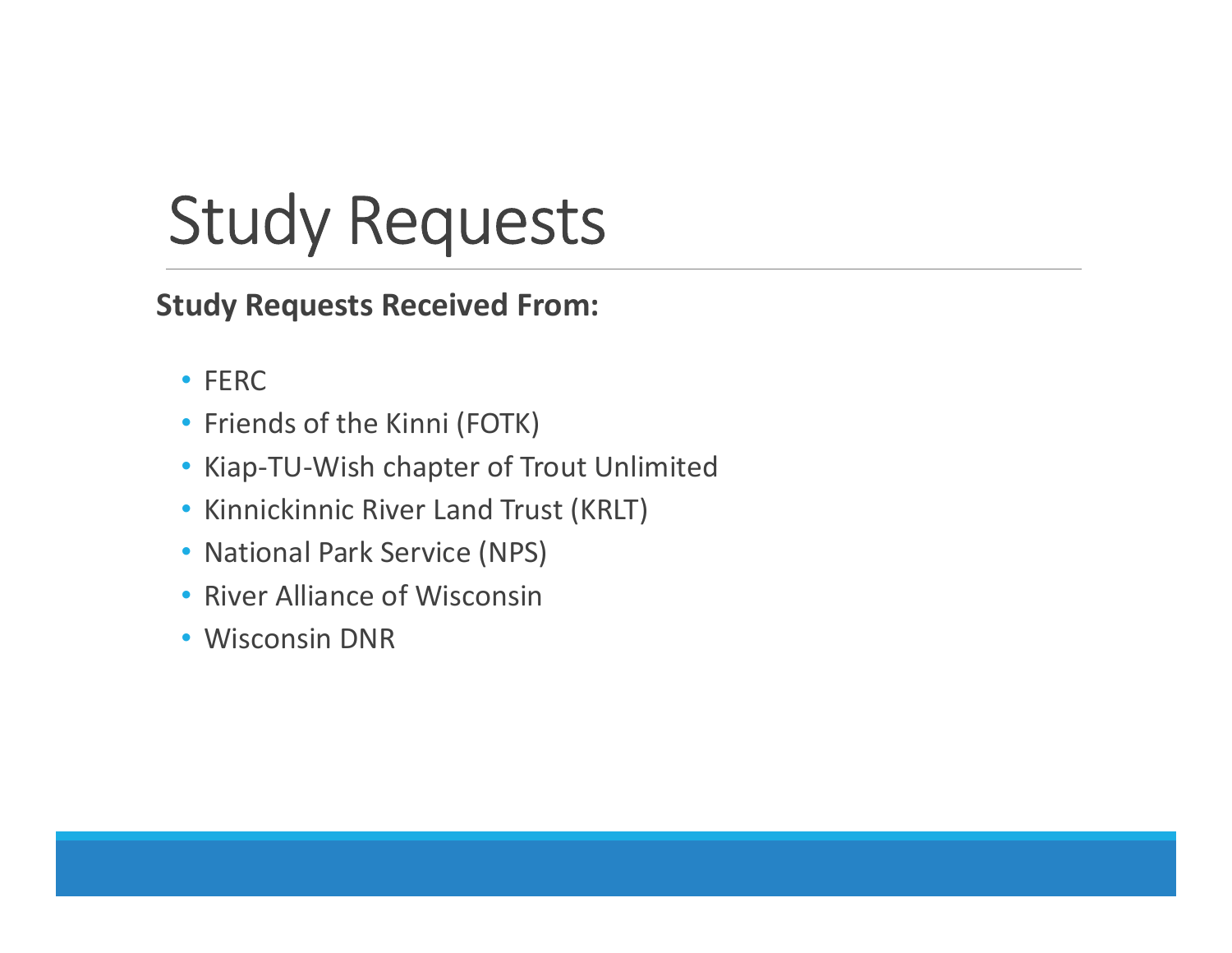## Proposed Study Plan

### **Content**

- Schedule
- Proposed Studies
- •Discussion of Requested Studies Not Adopted
- •Responses to Additional Information Requests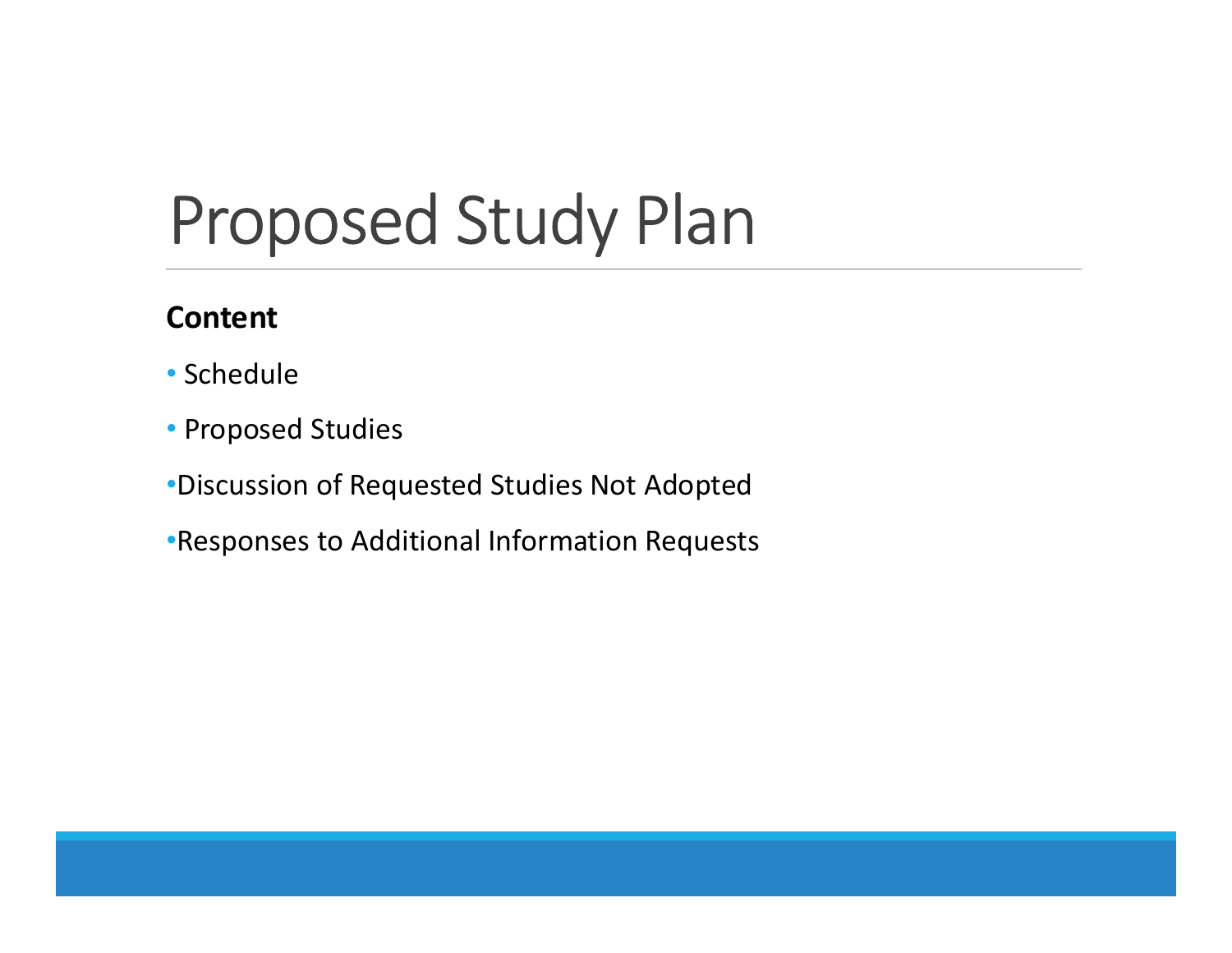## Proposed Studies

- 1) Hydrologic & Hydraulic Evaluation
- 2) Water Quality Study
- 3) Shoreline and Aquatic Invasive Species Survey
- 4) Wetland, Riparian, and Terrestrial Resources Survey
- 5) Recreation Facility Inventory and Recreation Use Assessment
- 6) Cultural Resources Study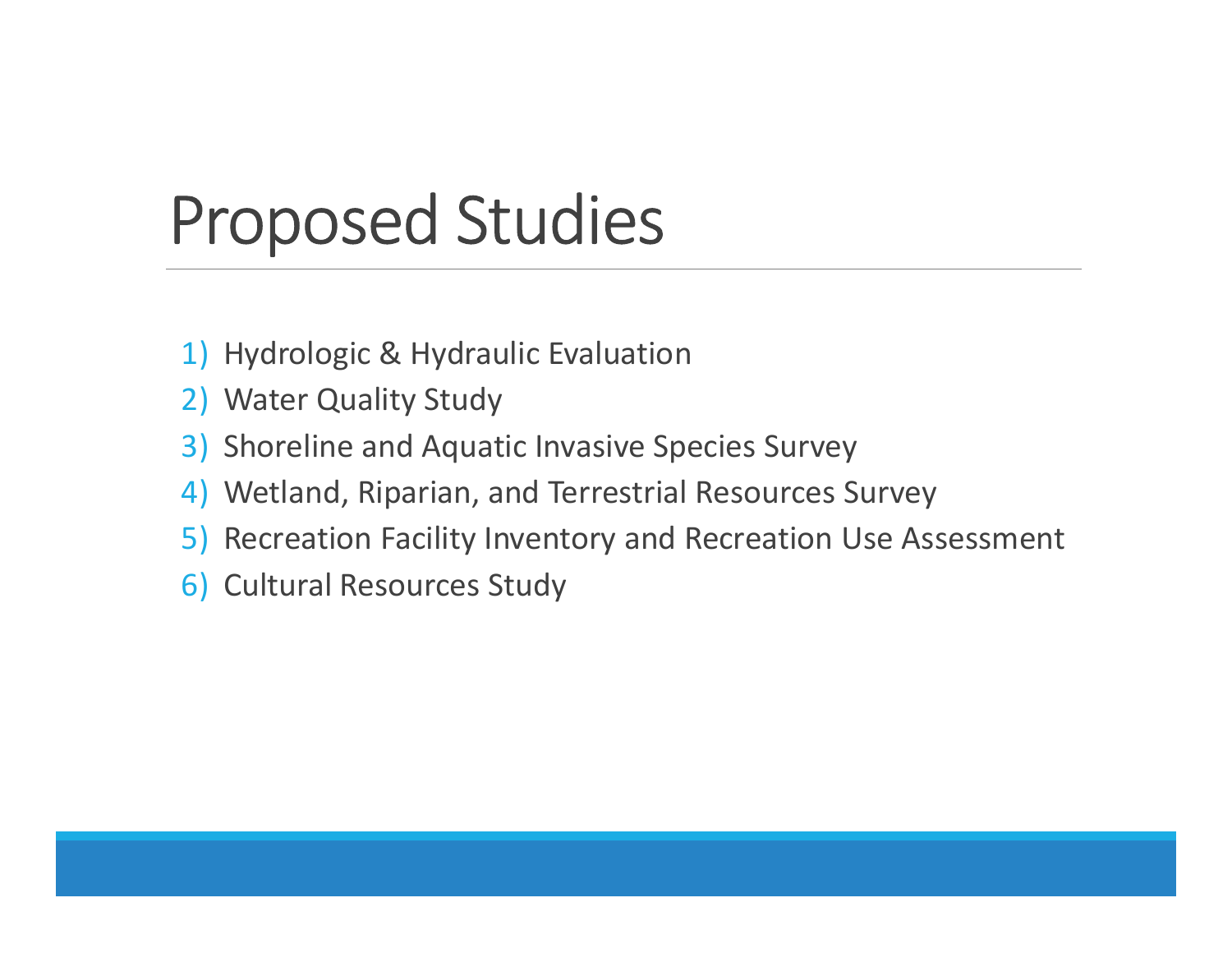### Hydrologic and **Hydraulic Evaluation**

#### Requestors:

- Wisconsin DNR

#### Proposed Study:

#### Hydraulics:

- Review and refine the HEC-RAS water surface profile model developed in 2017
- Calculate water surface elevations, velocities, depths, and flows for typical summer low flow, the two-year flood, the 10-year flood, and the 100-year flood

#### Hydrology:

- Review of existing flood frequency estimates and recommendations for updating the discharge values used for floodplain analysis and dam safety assessment summer low flow, the two-year flood, the<br>10-year flood, and the 100-year flood<br>ydrology:<br>• Review of existing flood frequency<br>estimates and recommendations for<br>updating the discharge values used for<br>floodplain analysis and
-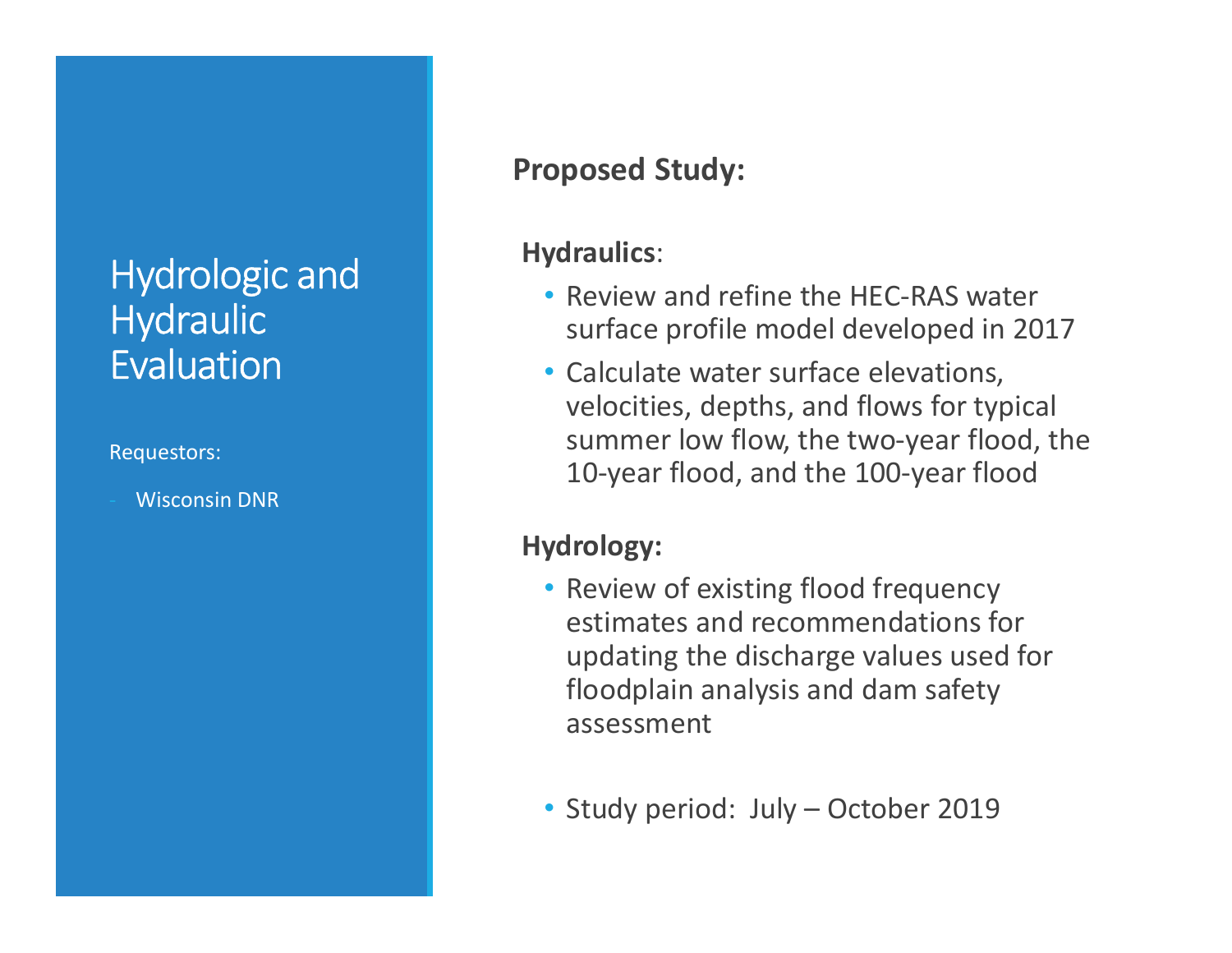### Water Quality Study

#### Requestors:

- Wisconsin DNR
- **Trout Unlimited**
- **River Alliance**

#### Proposed Study:

#### Dissolved Oxygen and Temperature

- Hourly recordings with data sondes
- 4 Locations
	- **Kinnickinnic River above Lake George**
	- **Lake George**
	- **Below Junction Falls**
	- **Below Powell Falls**
- Strains Solved Oxygen and Temperature<br>
Hourly recordings with data sondes<br>
4 Locations<br>
Kinnickinnic River above Lake George<br>
Lake George<br>
Below Junction Falls<br>
Below Powell Falls<br>
Study period: July– Septemb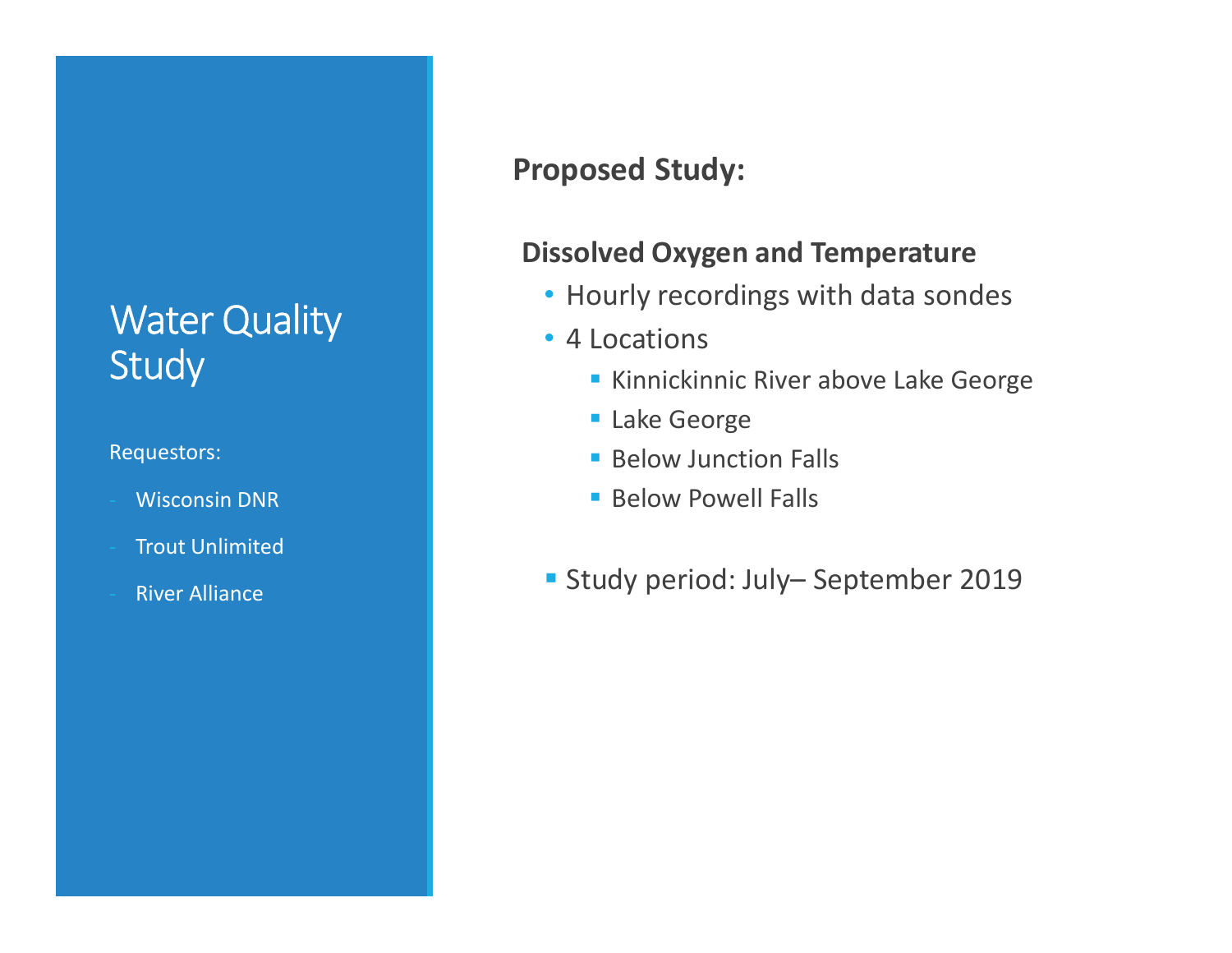### Shoreline and **Aquatic Invasive Species** Survey

#### Requestors:

- Wisconsin DNR
- KRLT
- **River Alliance**
- **Trout Unlimited**

#### Proposed Study:

#### Lake George Shoreline and AIS:

- Wisconsin DNR's Lake Shoreline & Shallows Habitat Monitoring Field Protocol
- % cover: impervious surface, mowed lawn, or plants in 35' buffer zone • Study period: July – August 2019<br>• Study period: July – August 2019<br>• Erosion concerns<br>• Length of modified banks<br>• Density of human structures<br>• Floating and emergent aquatic plants<br>• Identification of AIS<br>• Density of
	- **Experience Expanding Concerns**
	- **Length of modified banks**
	- **Density of human structures**
	- Floating and emergent aquatic plants
	- **IDENTIFICATION OF AIS**
	- **Density of coarse woody debris**
-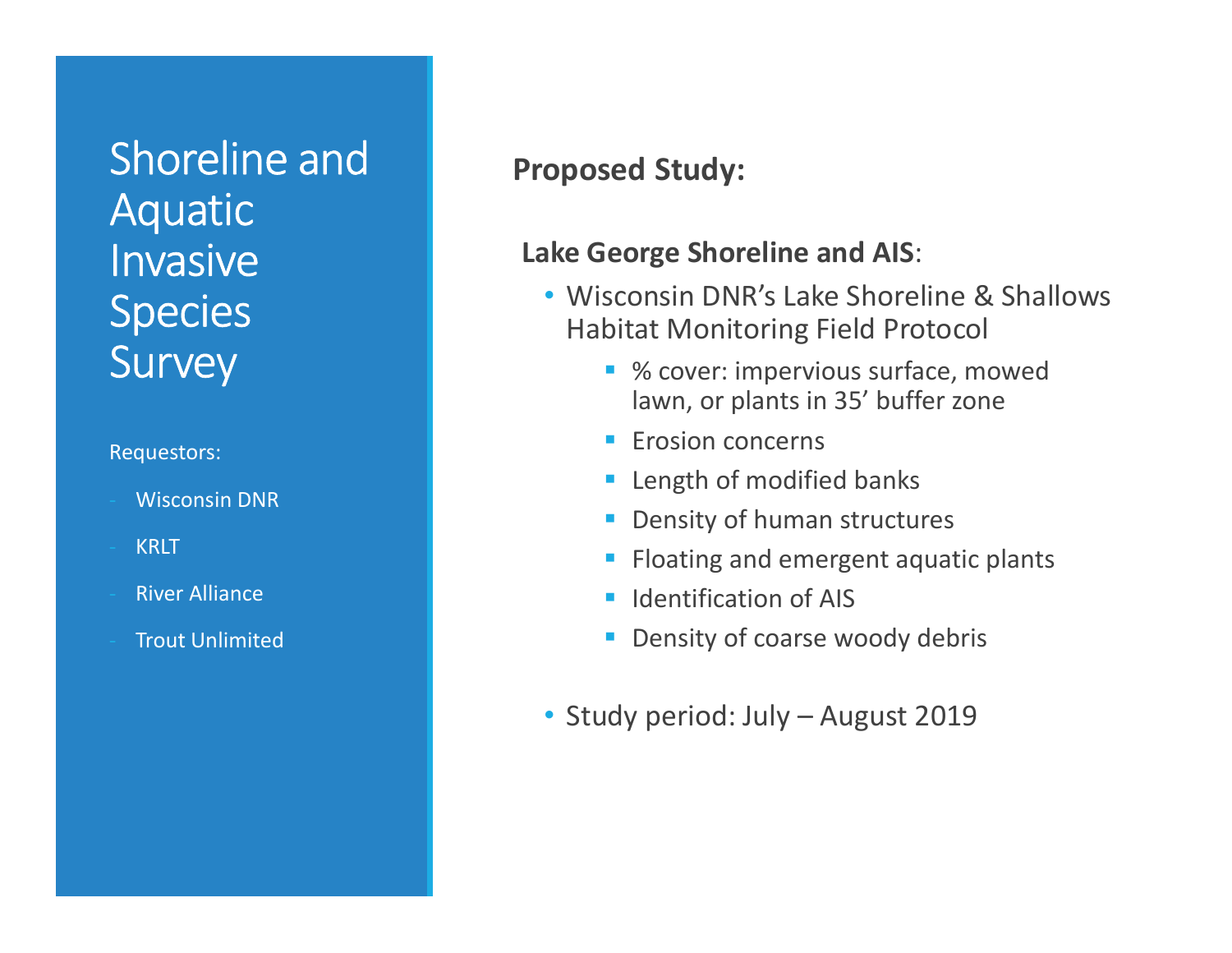### Wetland, Riparian, and **Terrestrial** Resources Survey

#### Requestors:

- **KRLT**
- Wisconsin DNR

#### Proposed Study:

#### Wetland, Riparian, and Terrestrial Resources

- Aerial photo interpretation, field assessment, summary report Figure 11 Alexander Controller<br>• Aerial photo interpretation, field<br>• Study assessment, summary report<br>• Common wildlife species<br>• Major vegetation cover types<br>• Invasive botanical species<br>• Presence of RTE botanical speci
	- **Common wildlife species**
	- **Major vegetation cover types**
	- **Invasive botanical species**
	- Presence of RTE botanical species or associated habitats
-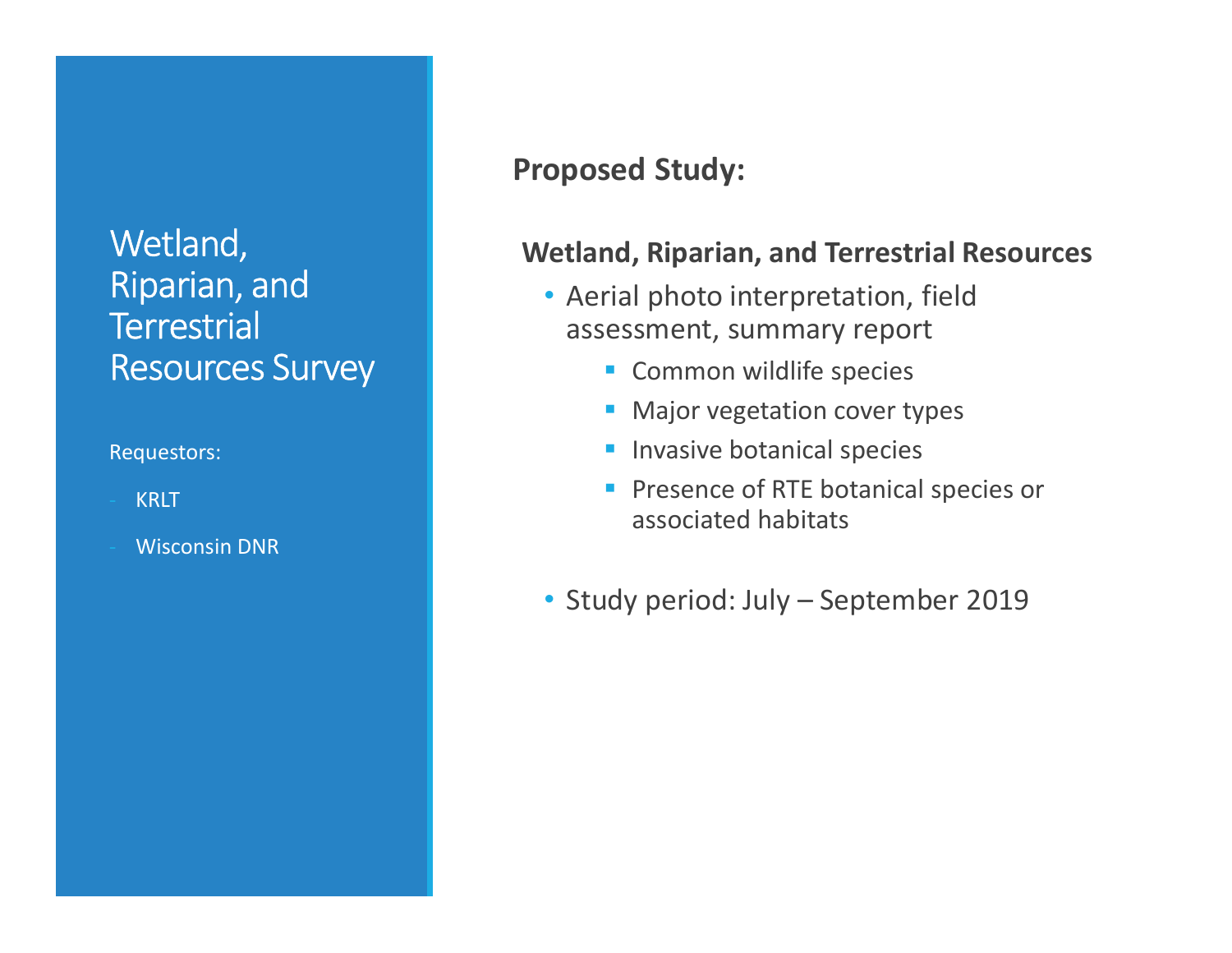### **Recreation**

#### Requestors:

- FERC
- NPS
- KRLT
- **River Alliance**
- FOTK

#### Proposed Study:

#### Recreation Facility Inventory

• Inventory of the existing recreation sites and facilities ecreation Facility Inventory<br>• Inventory of the existing recreation sites<br>and facilities<br>ecreation Use Assessment<br>• Spot counts<br>• Recreation user survey<br>• Study period: July – September 2019 &<br>May – June 2020 reation Facility Inventory<br>Inventory of the existing recreation sites<br>and facilities<br>reation Use Assessment<br>Spot counts<br>Recreation user survey<br>Study period: July – September 2019 &<br>May – June 2020

#### Recreation Use Assessment

- Spot counts
- Recreation user survey
-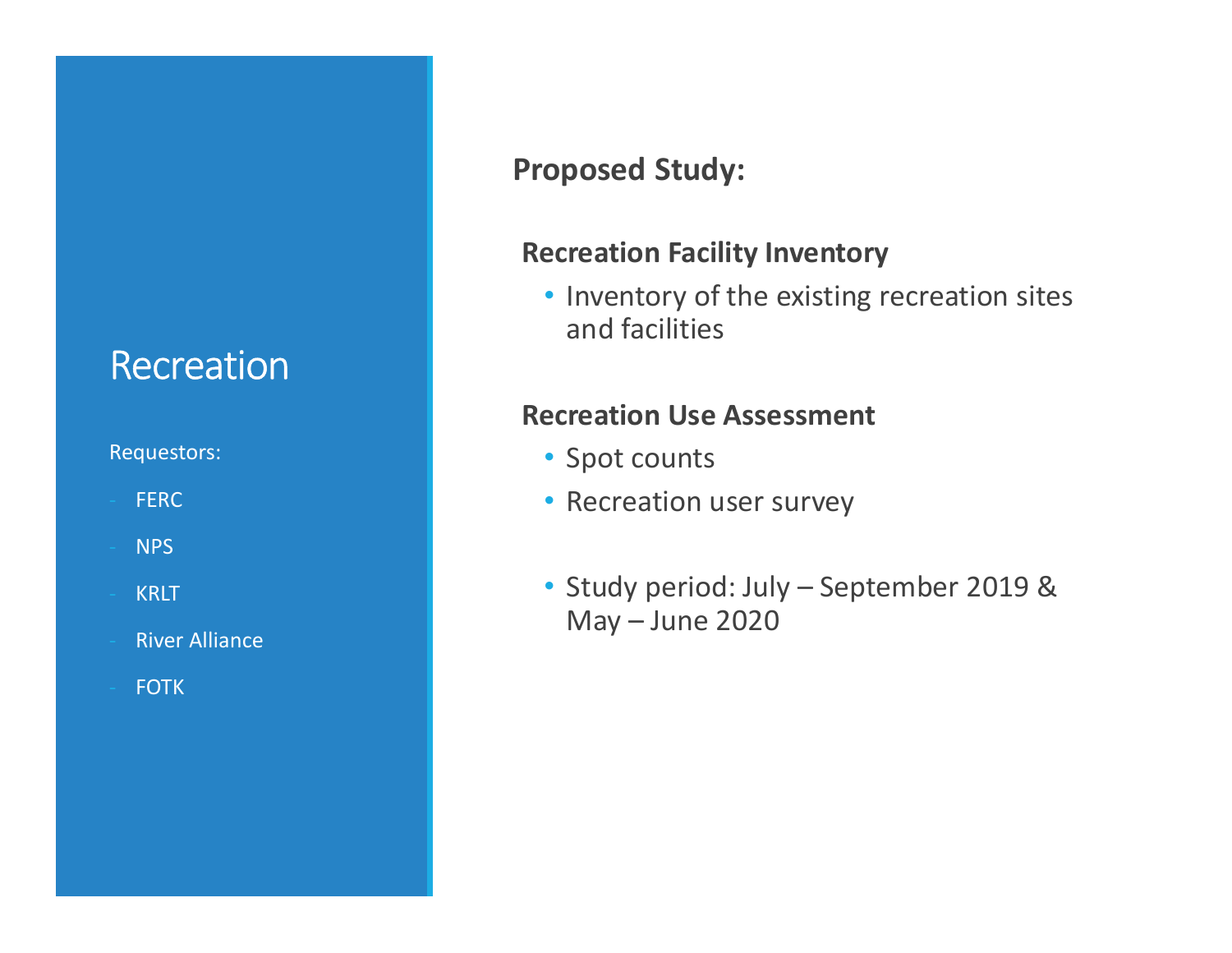### **Cultural Resources**

Requestor:

FERC

#### Proposed Study:

#### Archaeological Resources Survey

- Shoreline monitoring survey: Lake George, Lake Louise, and shoreline below Powell Falls
- Phase I archaeology survey: existing trails proposed for site access during Powell Falls decommissioning Falls<br>• Phase I archaeology survey: existing trails<br>proposed for site access during Powell Falls<br>decommissioning<br>• Foster Cemetery delineation<br>**istoric Structures Survey**<br>• Historic structures field survey<br>• Study period:
- Foster Cemetery delineation

#### Historic Structures Survey

- Historic structures field survey
-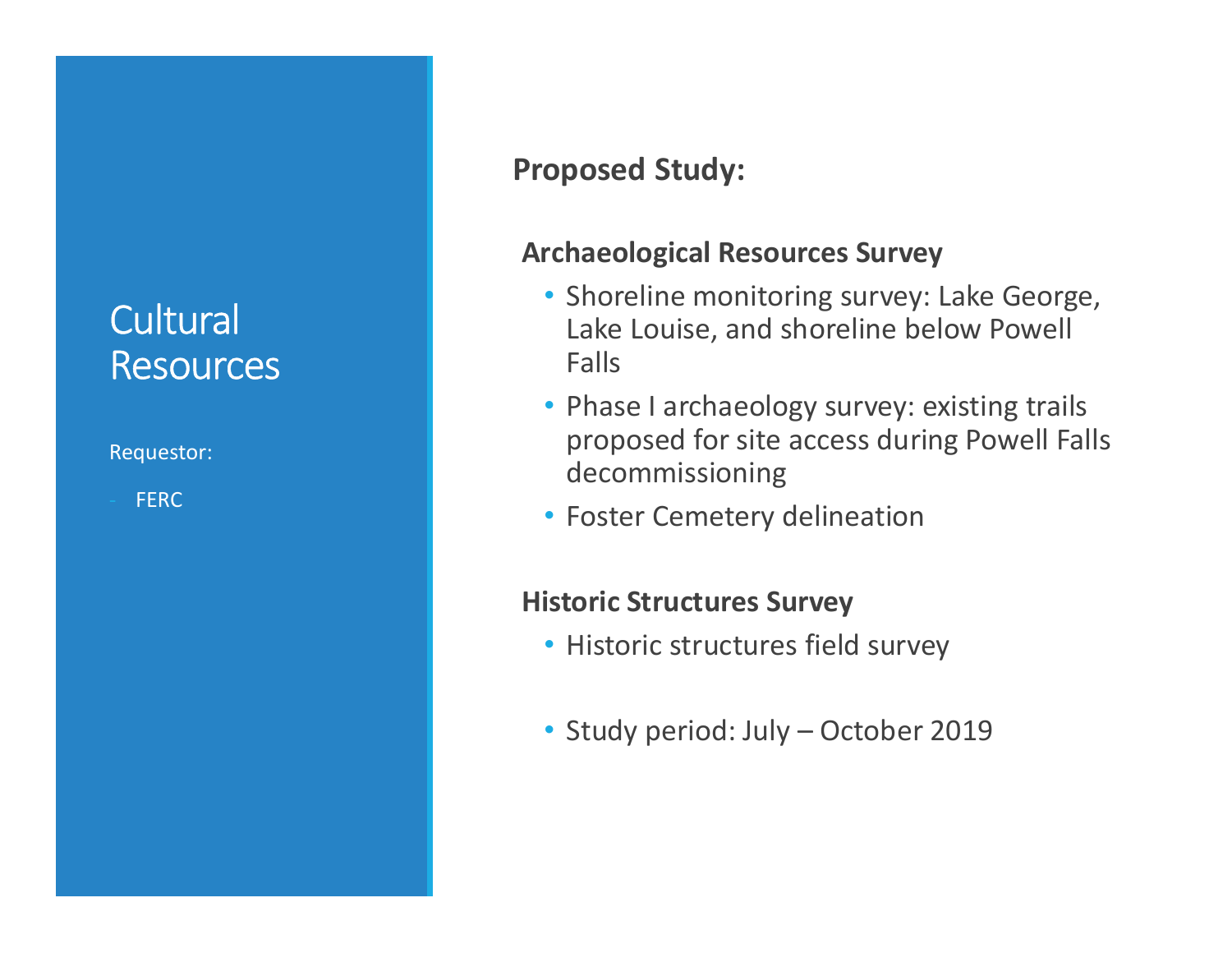### Requested Studies Not Adopted

- 1) Project Operations
- 2) Geology and Soils
- 3) Aquatic Resources
	- Lake George Fisheries Assessment
	- Fisheries/Riverine Habitat Evaluation
	- Mussel Survey
	- Macroinvertebrate Survey
	- Biological Impacts
- 4) Aesthetic Resources
- 5) Socioeconomic Resources
	- Costs of operation, maintenance, and benefits
	- Economic study of recreation, tourism, and aesthetic resources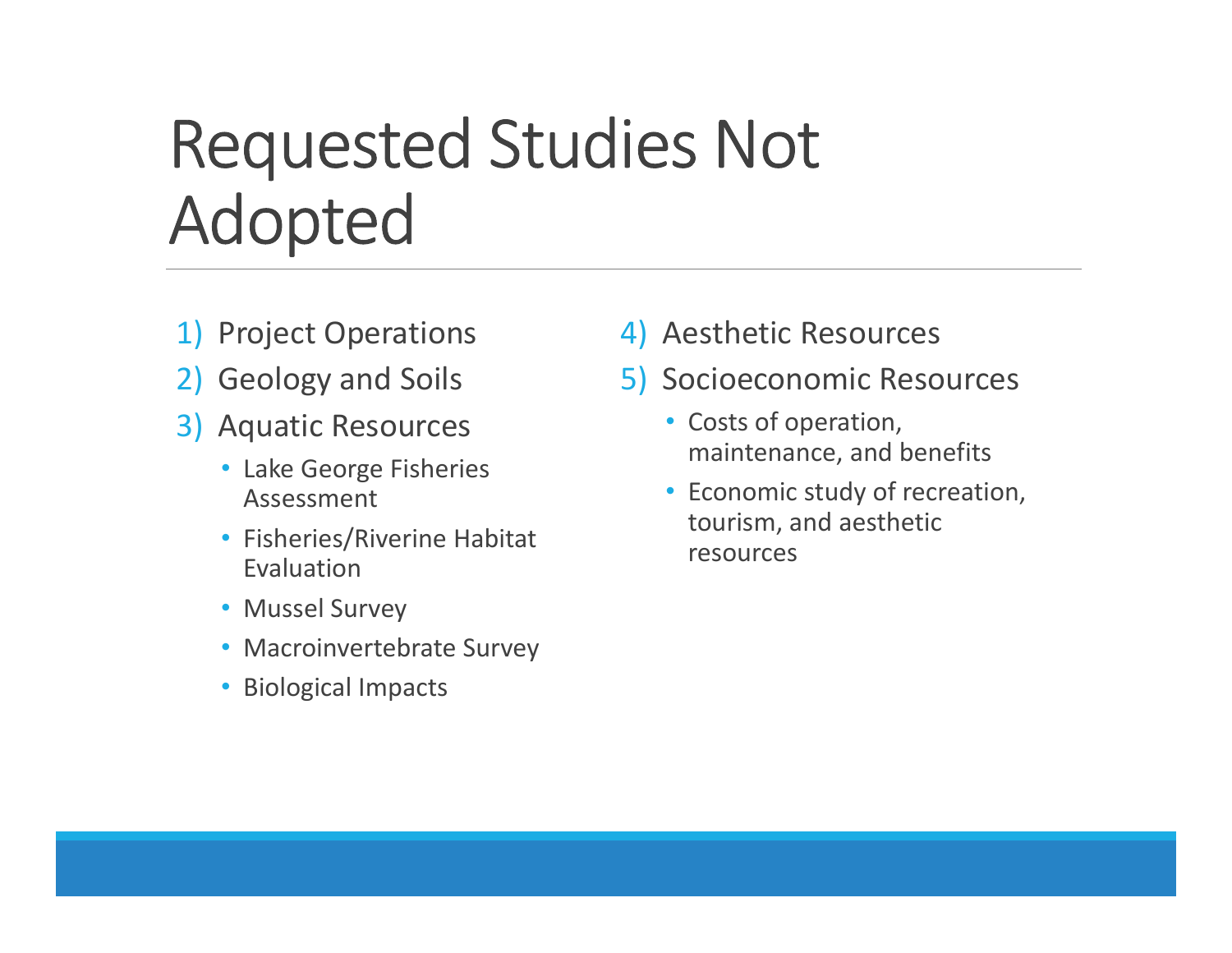## FERC Additional Information Requests

- Project Facilities and Operations
- Water Resources
- Fish and Aquatic Resources
- Wildlife Resources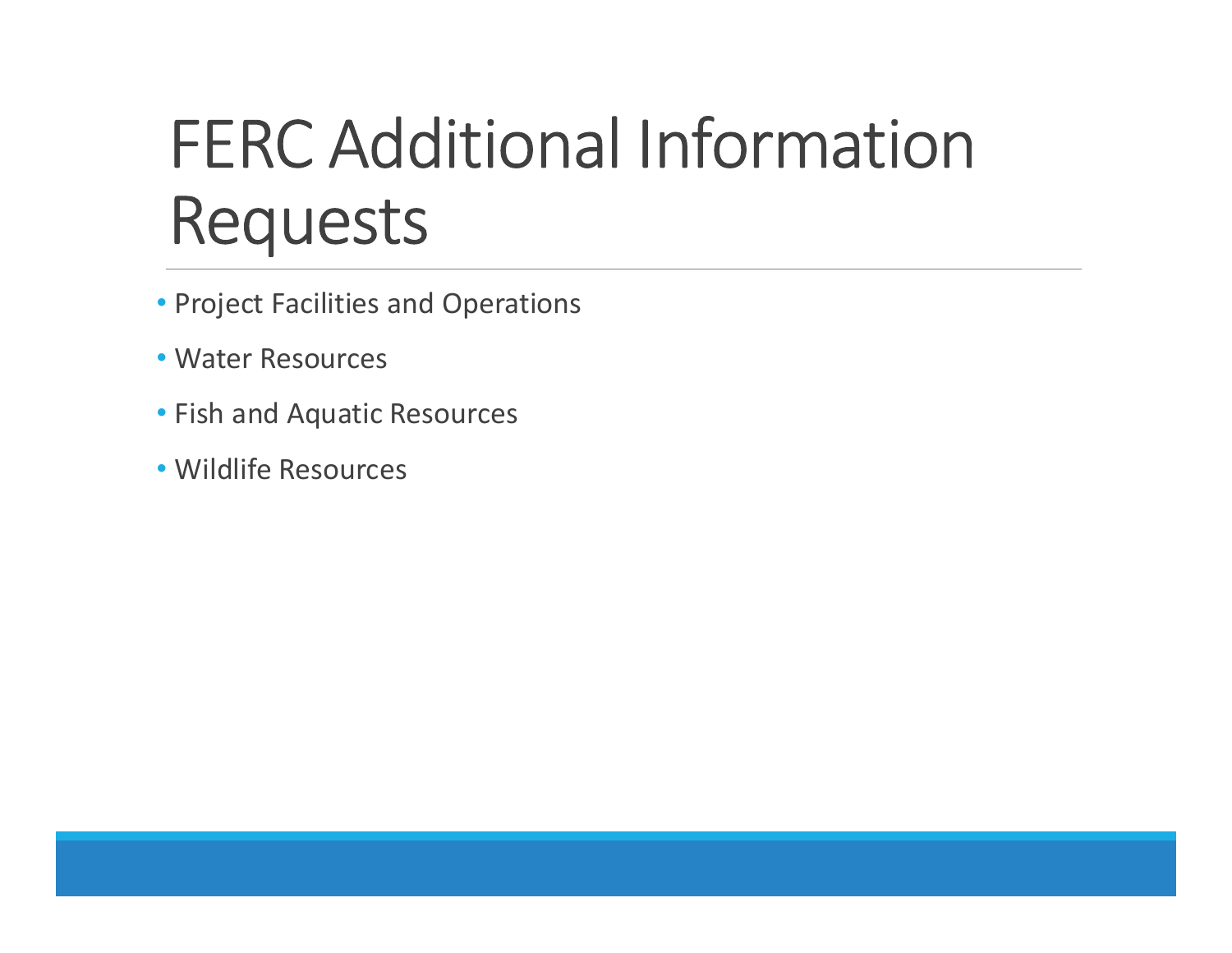## Next Steps

- Stakeholders file comments on PSP by May 12, 2019
- Licensee files Revised Study Plan (RSP) by June 11, 2019
- Stakeholders file comments on RSP by June 26, 2019
- FERC issues Study Plan Determination by July 11, 2019
- Begin studies in July 2019